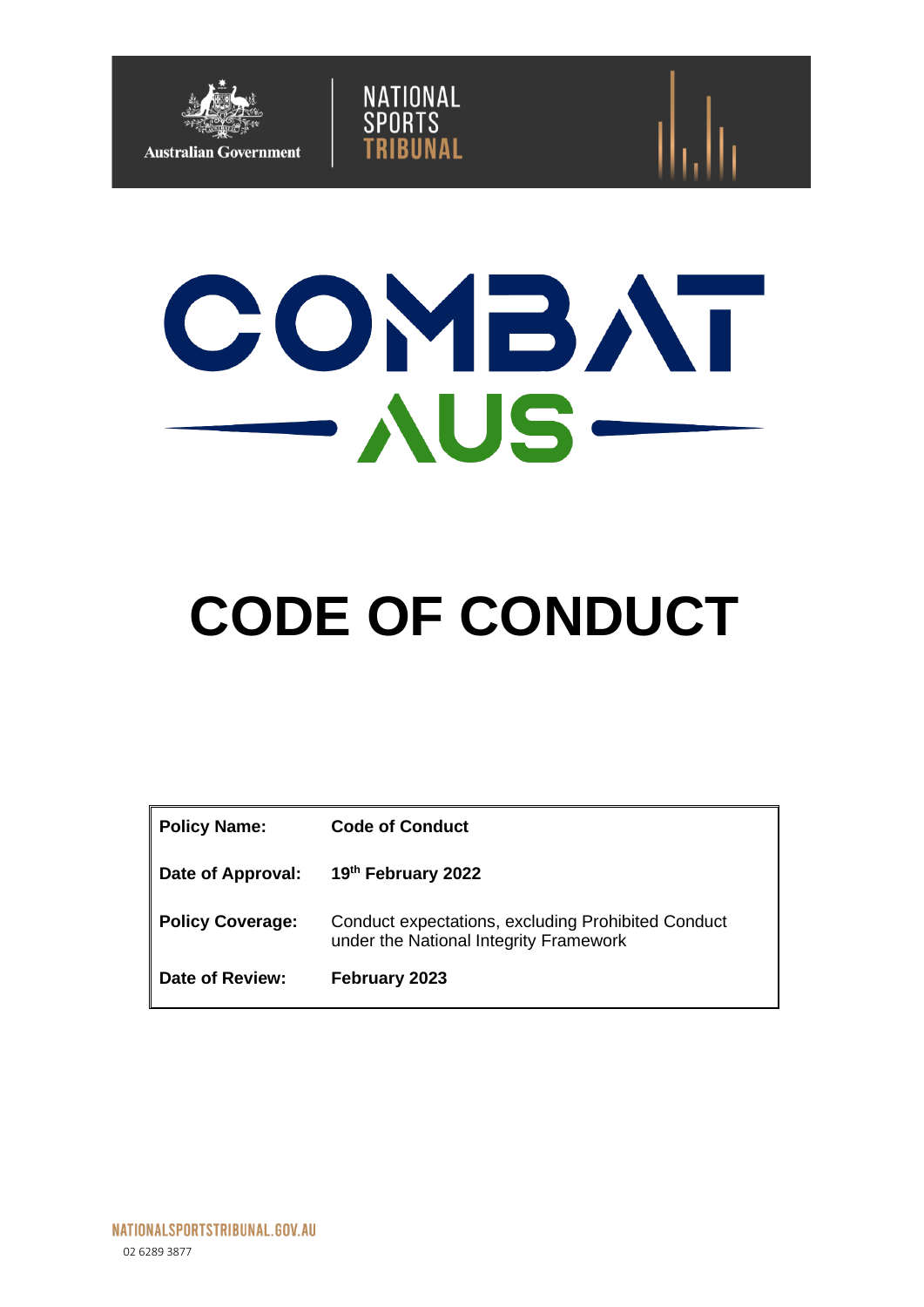# **Contents**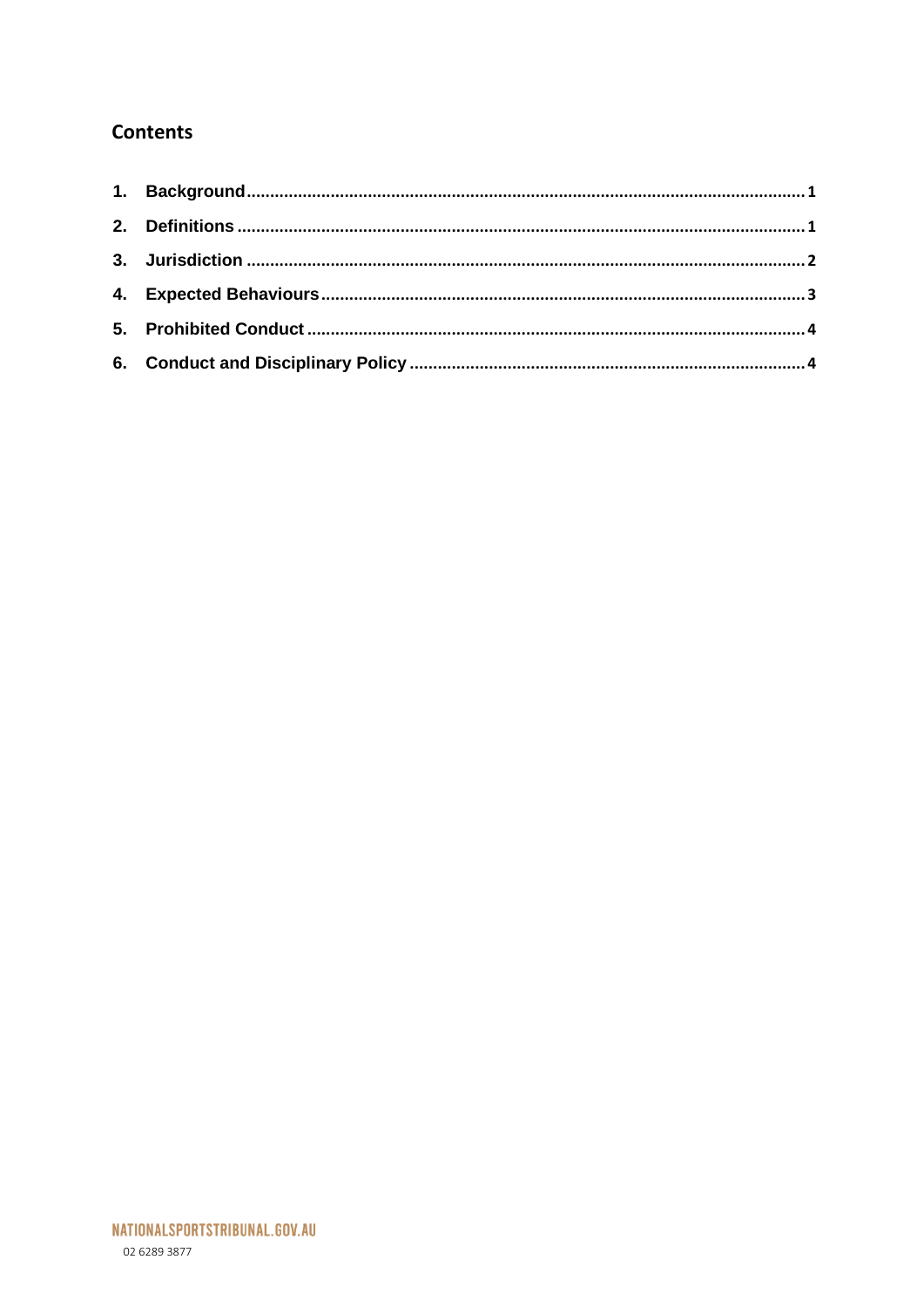# <span id="page-2-0"></span>**1. Background**

- 1.1. CombatAUS is committed to promoting and strengthening the positive image of combat sports and its Participants in Australia and to ensure that everyone involved in CombatAUS Activity is treated with respect and dignity.
- 1.2. This Code of Conduct aims to ensure that everyone involved in CombatAUS Activity is aware of the standards of behaviour expected of them and the mechanism for dealing with any conduct that is alleged to breach the Code of Conduct.
- 1.3. This Code of Conduct:
	- (a) Prescribes Prohibited Conduct;
	- (b) Does not cover conduct and disciplinary matters arising under policies that form part of the National Integrity Framework.
- 1.4. The National Integrity Framework does not apply to this Code of Conduct but sits alongside it. Where a provision is inconsistent with the National Integrity Framework, the National Integrity Framework will apply to the extent of that inconsistency.

## <span id="page-2-1"></span>**2. Definitions**

In this Policy the following words have the corresponding meaning:

**Activity** means a Sport contest, match, competition, event, or activity (including training), whether on a one-off basis or as part of a series, league, or competition, sanctioned or organised by CombatAUS.

**Authorised Provider** means any Relevant Person or Relevant Organisation authorised to conduct an Activity.

**Code of Conduct** means this Code of Conduct.

**CombatAUS** means the Combat Institute of Australia Limited.

**Member Organisation** means a member of CombatAUS under its constitution.

**National Integrity Framework** means the set of "National Integrity Framework" integrity policies produced by Sport Integrity Australia from time to time if and as adopted by CombatAUS.

**Participant** means:

- (a) Athletes under an executed Athlete Agreement with CombatAUS, or athletes who gain approval to participate in CombatAUS Activity;
- (b) Coaches appointed to train an Athlete or Team in any CombatAUS Activity;
- (c) Administrators who have a role in the administration or operation of CombatAUS, including directors, committee members, volunteers or other persons;
- (d) Officials including referees, umpires, technical officials, or other officials appointed by CombatAUS as part of any CombatAUS Activity;
- (e) Support personnel who are appointed in a professional or voluntary capacity by CombatAUS, including sports science/sport medicine personnel, team managers, selectors, and team staff members.

**Prohibited Conduct** means the conduct proscribed at clause 5.1 of this Code of Conduct.

**Relevant Organisation** means any of the following organisations:

- (a) CombatAUS;
- (b) Member Organisation;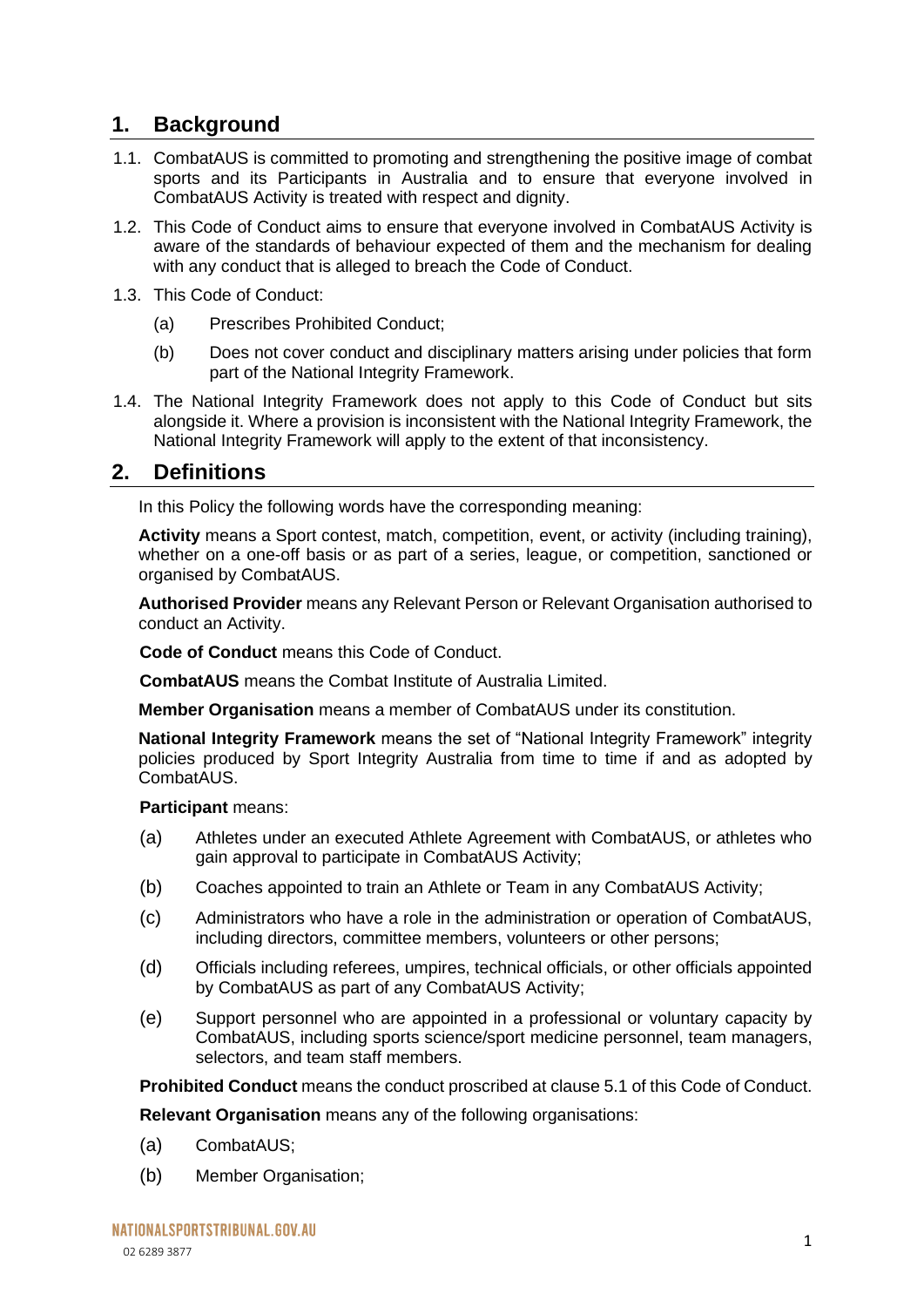- (c) Authorised Provider;
- (d) Team, which means any collection or squad of athletes who compete and/or train under the direction or supervision of CombatAUS; and
- (e) Any other organisation that has agreed to be bound by this Policy.

**Relevant Person** means any of the following individuals:

- (a) A Participant;
- (b) An Employee;
- (c) A Contractor;
- (d) A volunteer, which means any person engaged by CombatAUS in any capacity who is not otherwise an Employee or Contractor, including directors and office holders, officials, coaches, administrators and team and support personnel; and
- (e) Any other individual who has agreed to be bound by this Policy.

## <span id="page-3-0"></span>**3. Jurisdiction**

#### **3.1. To whom the Code of Conduct applies**

The Code of Conduct applies to:

- (a) Relevant Persons; and
- (b) Relevant Organisations.

#### **3.2. When the Code of Conduct applies**

- (a) All Relevant Persons and Relevant Organisations to which this Code of Conduct applies must comply with this Code of Conduct (while they are a Relevant Person or Relevant Organisation):
	- (i) In relation to any dealings they have with Relevant Organisations or their staff, contractors and representatives;
	- (ii) Wherever there is a recognised Relevant Organisation connection, including participation in Activities and on social media where there is such a connection;
	- (iii) When dealing with other Relevant Persons or Relevant Organisations in their capacity as a Relevant Person or Relevant Organisation; and
	- (iv) In relation to their membership or standing as a Relevant Person or Relevant Organisation in general.
- (b) Where there is no direct or indirect link other than the fact that one or more parties are Relevant Persons or Relevant Organisations, interactions (including social media interactions) involving one or more Relevant Persons or Relevant Organisations are not within the scope of this Code of Conduct.
- (c) Where the Relevant Organisation determines, in its absolute discretion, that the alleged Prohibited Conduct would be more appropriately dealt with under a different policy, it may refer the alleged Prohibited Conduct for determination under that other policy. If the alleged Prohibited Conduct may also constitute Prohibited Conduct under a National Integrity Framework policy, the Relevant Organisation will manage that alleged Prohibited Conduct under that policy unless and until it is determined that the matter should be managed as Prohibited Conduct under this Code of Conduct.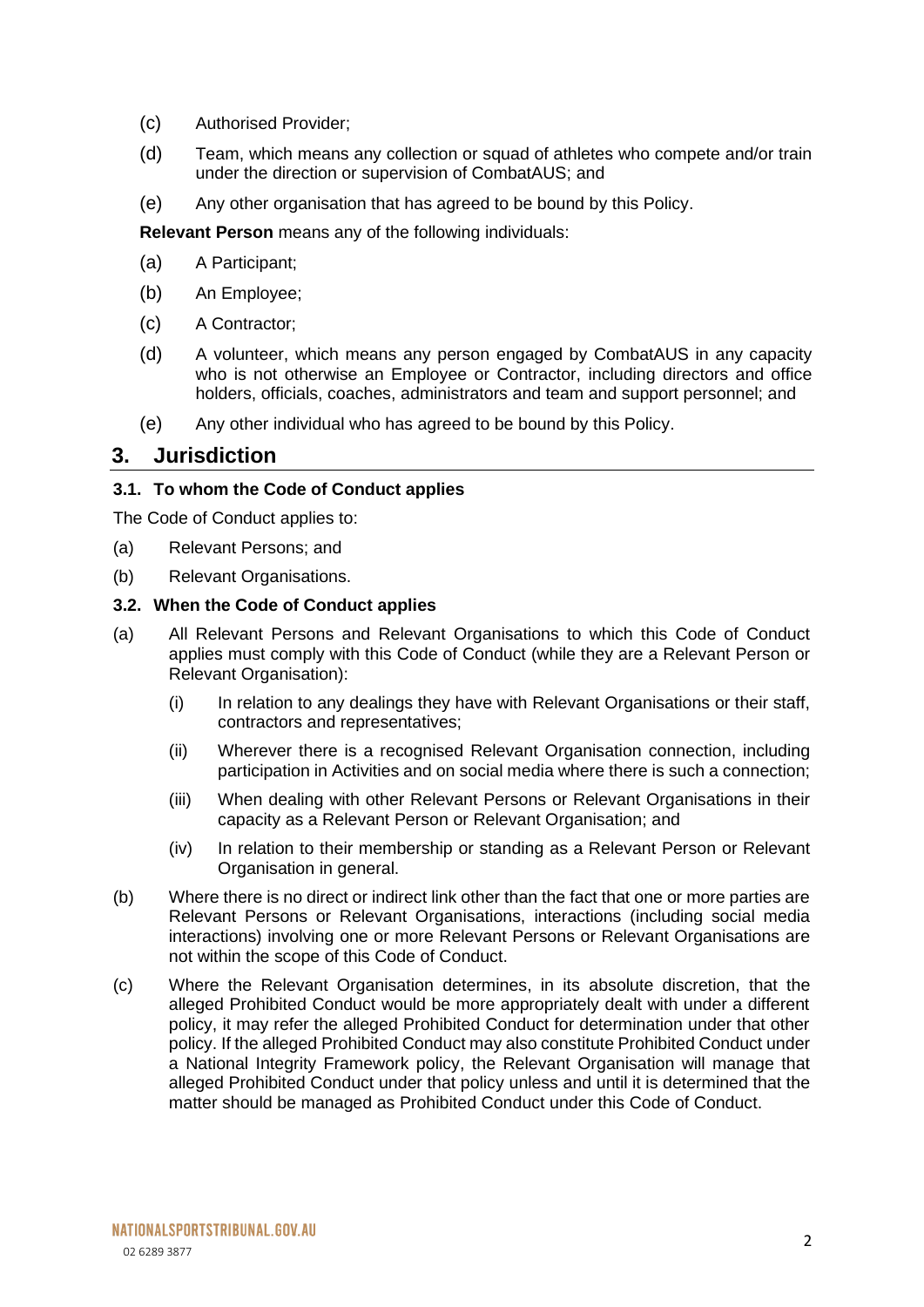## <span id="page-4-0"></span>**4. Expected Behaviours**

Relevant Persons and Relevant Organisations must abide by the agreed CombatAUS Behaviours, and:

- (a) Act and operate respectfully, within the rules and spirit of combat sports;
- (b) Be ethical, considerate, fair and honest in all dealings with other people and organisations;
- (c) Act with honesty, integrity and objectivity and be accountable for their own behaviour and actions;
- (d) Maintain appropriate, professional relationships with other Relevant Persons at all times;
- (e) Accept and respect the authority of Officials and not use offensive language or behaviour, show unnecessary dissension, displeasure or disapproval towards an Official, whether in or out of competition;
- (f) Treat all Relevant Organisation representatives and other stakeholders with courtesy, respect, dignity and have proper regard for their rights and obligations;
- (g) Act with care and diligence to safeguard the health and safety of themselves, Relevant Organisation representatives and ensure their decisions and actions contribute to a safe environment and provide a safe environment for the conduct of Activities;
- (h) Not engage in conduct that is defined as Prohibited Conduct under any policy of the CombatAUS National Integrity Framework, namely:
	- (i) The National Integrity Framework document;
	- (ii) The Member Protection Policy;
	- (iii) The Child Safeguarding Policy;
	- (iv) The Competition Manipulation and Sport Wagering Policy; and
	- (v) The Improper Use of Drugs and Medicine Policy;

*[Prohibited Conduct under the National Integrity Framework includes, without limitation:*

- *Abuse, bullying, harassment, sexual misconduct, unlawful discrimination, victimisation or vilification;*
- *Child abuse, grooming, misconduct with a child, failure to comply with child safe practices or with relevant obligations under child protection legislation including obligations relating to reporting, recruitment/screening and working with children checks;*
- *Improper manipulation of the result or course of a Sport activity or betting on a Sport activity;*
- *Inappropriate disclosure of inside information;*
- *Use, possession or trafficking of illegal drugs; and*
- *Non-compliance with certain requirements relating to medications, injections and supplements.*

*Relevant Persons and Relevant Organisations should refer to the National Integrity Framework policies for a full list of Prohibited Conduct captured by the National Integrity Framework and detailed descriptions of such Prohibited Conduct.]*

- (i) Respect and protect confidential information obtained through Activities, whether regarding individuals or organisational information;
- (j) Not engage in behaviour that is:
	- (i) drunk and disorderly;